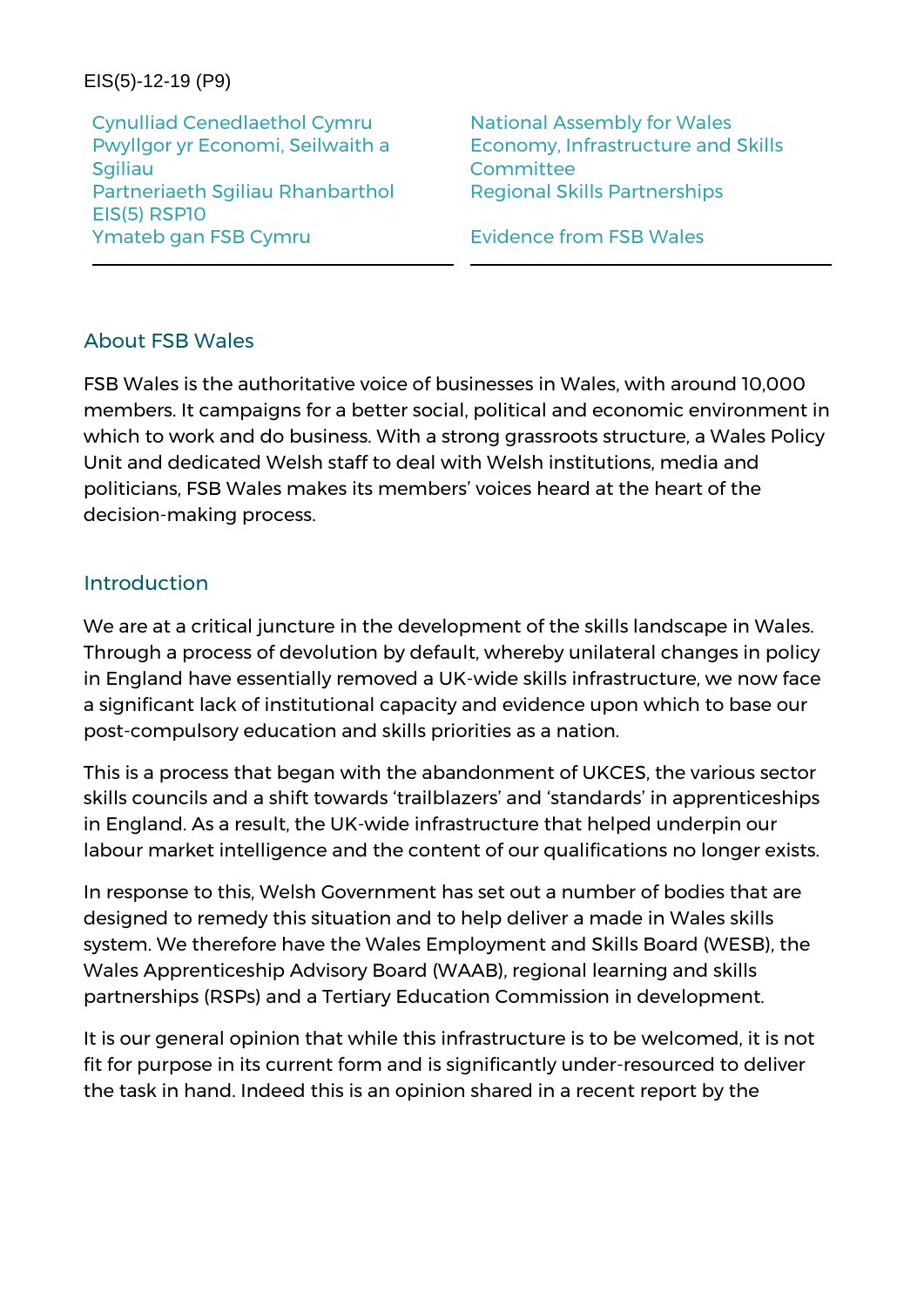National Training Federation Wales and City and Guilds<sup>1</sup>. We would therefore recommend a thorough review of the apparatus underpinning the skills system in Wales through the PCET process and an honest assessment of the funding required to deliver meaningful labour market intelligence and SME responsive qualifications.

## A Skilful Wales

-

FSB Wales recently published its report *A Skilful Wales*. The report included a significant regional analysis focusing on each of the three regions represented by RSPs. We undertook this research as a means of informing the RSPs on the SME perspective on skills and employment in each area. A full copy of that report is attached to this document for the Committee's reference and should provide some broader context for the skills challenges facing SMEs.

The report made a number of recommendations, including some directed at the RSPs themselves. In summary, there were:

- Welsh Government and regional policy on skills needs to start from where current training takes place, which is often through companies providing on and offline courses to existing employees and not in formal further or higher education settings.
- In producing their regional employment and skills plans, Wales' three regional learning and skills partnerships should conduct an audit of current provision to establish whether it meets the need of SMEs and the selfemployed, particular in the context of local provision, quality and relevance.
- Welsh Government and learning and skills partnerships should look at how the cost of training can be reduced across all elements of the post-16 sector. This may require direct funding from Welsh Government in particular areas of concern.
- Welsh Government and learning and skills partnerships should consider increasing the number of places available through apprenticeships and other work-based learning, particularly in relation to skilled trade occupations.

<sup>1</sup> NTFW/City and Guilds 2019. *Maximising the Value of Apprenticeships to Wales* [Online]. Available at: [https://www.ntfw.org/wp-content/uploads/2019/01/CG\\_NTfW\\_Apprenticeships-in-Wales\\_ENG\\_Web.pdf](https://www.ntfw.org/wp-content/uploads/2019/01/CG_NTfW_Apprenticeships-in-Wales_ENG_Web.pdf) (accessed 25th February 2019)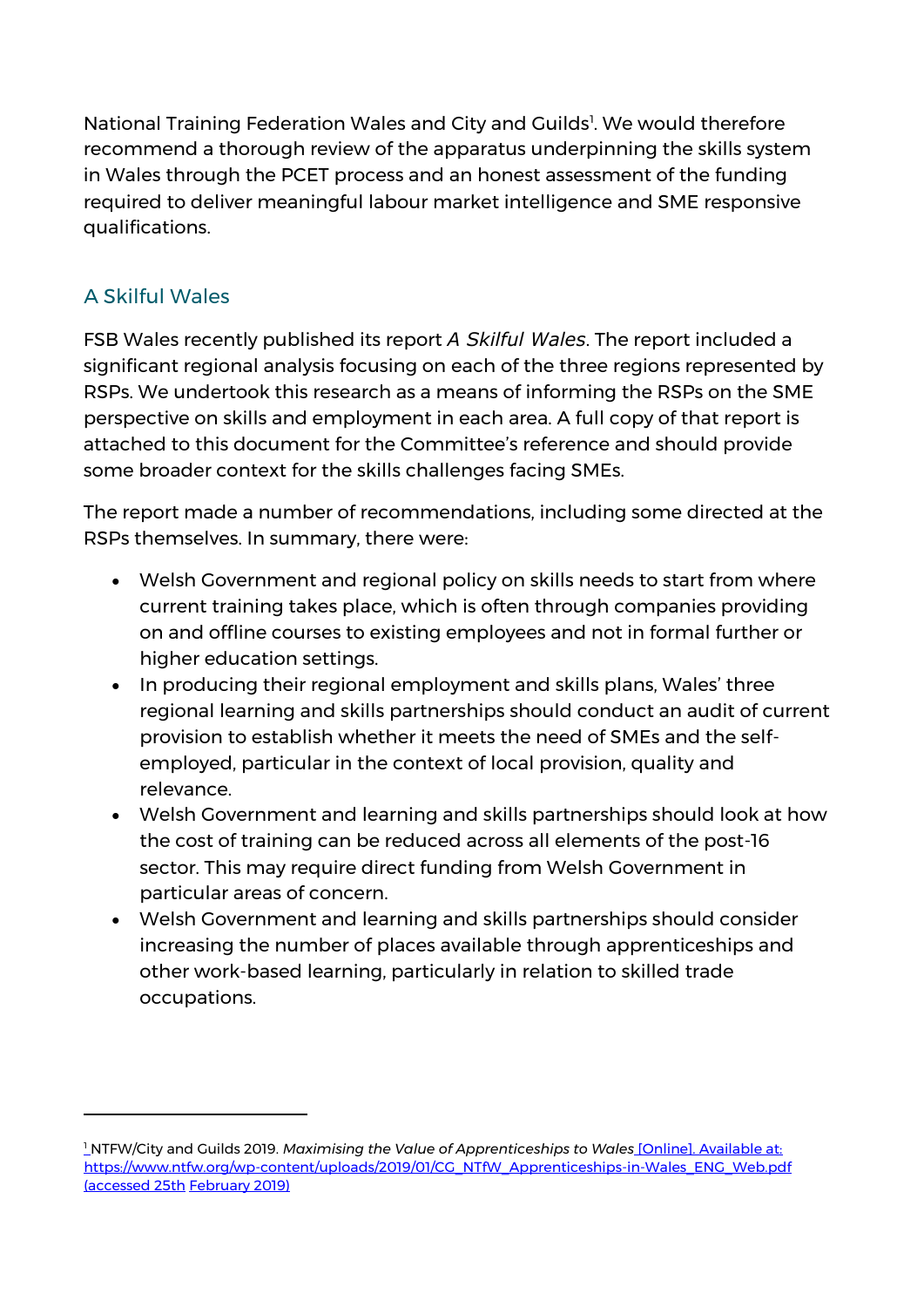## Regional Skills Partnerships

FSB Wales has welcomed the creation of RSPs as a means to increase employer engagement in the supply of training and skills. However, we have significant concerns around the capacity of the RSPs to deliver on this remit. The RSPs were designed to fill a vacuum left by the removal of funding for sector skills councils. It is clear that RSPs are not, as presently constituted, able to fill that gap.

If they are to become a meaningful part of the landscape they need to be better resourced and able to engage far better externally with SMEs across Wales. Our understanding is that RSPs currently have a combined budget between all three of £450,000, which suggests limited capacity from both a staffing and a resource standpoint to influence provision.<sup>2</sup>

Welsh Government, or the Tertiary Education Commission once set up, should ensure that RSPs have sufficient capacity to embark on meaningful engagement with employers. For instance, at present the main route of engagement for RSPs is via participation in a committee structure. Most SMEs will not have the time or capacity to engage in this way. Therefore RSPs should have broader research and labour market intelligence budgets to enable them to inform their analysis of regional needs.

Furthermore, clarity is needed around the role of RSPs. Our view is that they should be there to inform key regional strategic needs, including labour market intelligence. As they are not sector-specific, they are not best-placed to inform qualification design. It is not yet clear from their role what their direct influence is on Welsh Government's thinking in relation to skills and they have limited budgetary control of skills provision, as far as we're aware.

#### Labour Market Intelligence and Evidence Base

-

Our understanding is that the RSPs use several sources of publicly available data including the Wales and regional breakdowns of the Employer Skills Survey. Whilst this is beneficial, it does not replicate the sectoral examination of qualifications and skills that existed previously under the sector skills councils. Fundamentally, RSPs need to have the evidence base that allows them to make recommendations based on their role and function. We do not believe RSPs are sufficiently robust to influence qualification design as presently constituted – this

<sup>2</sup> NTFW/City and Guilds 2019. *Maximising the Value of Apprenticeships to Wales* [Online]. Available at: [https://www.ntfw.org/wp-content/uploads/2019/01/CG\\_NTfW\\_Apprenticeships-in-Wales\\_ENG\\_Web.pdf](https://www.ntfw.org/wp-content/uploads/2019/01/CG_NTfW_Apprenticeships-in-Wales_ENG_Web.pdf) (accessed 25th February 2019)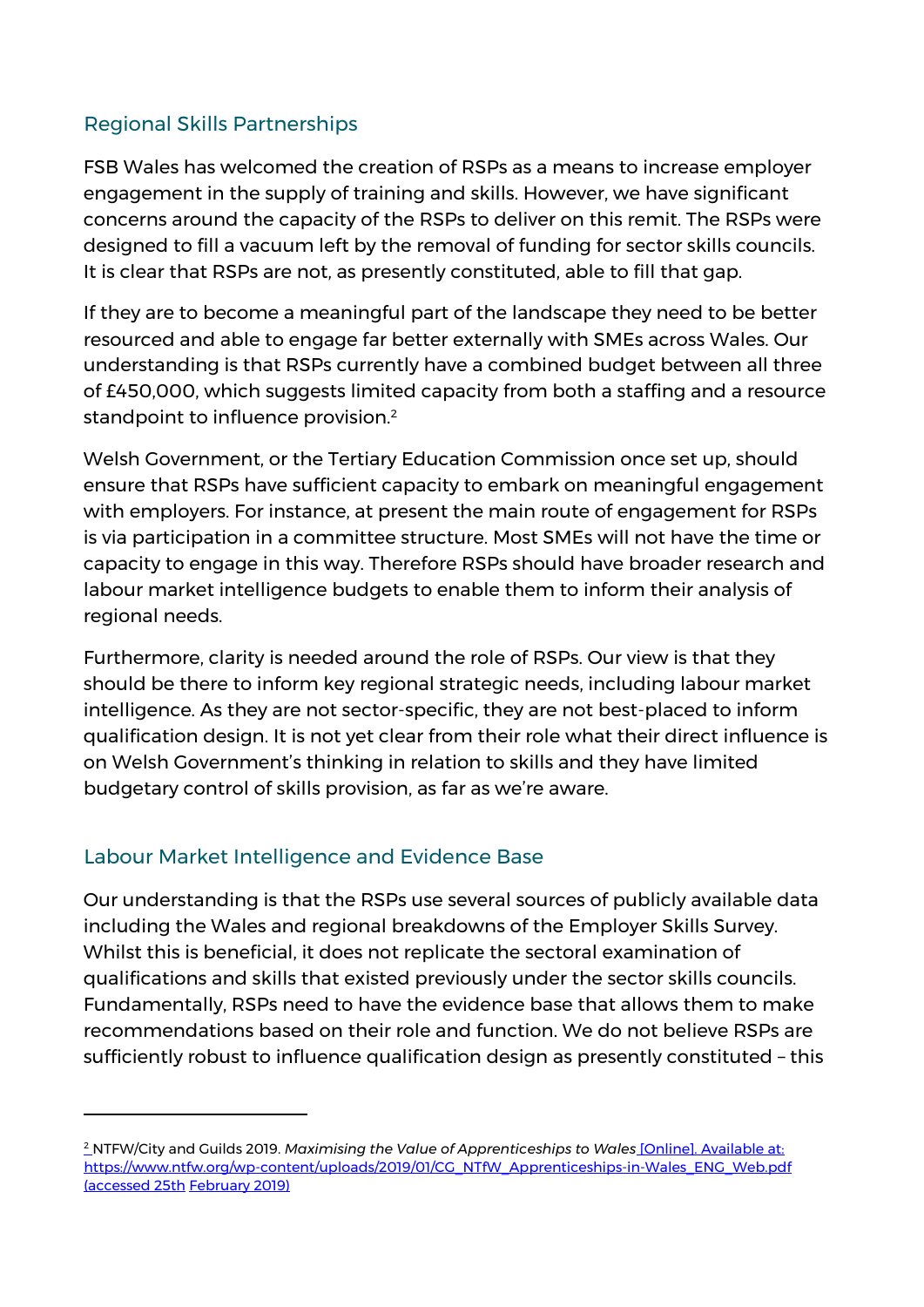is an area in which Wales currently lacks sufficient employer input and responsiveness.

## Effectiveness of Engagement

FSB Wales is currently represented on all three RSPs, however we would like to see much greater engagement with the SME sector than is currently undertaken. At present, we provide our own member insight from surveys and regularly attend meetings. However, we do not feel that the RSPs are adequately resourced at present to engage SMEs directly by properly undertaking bespoke survey work or by holding consultation events to ascertain priorities for SME employers within their regions. Indeed, this is also true of the 'cluster group' approach taken by some RSPs.

Whilst this is not a criticism of the good work undertaken by all three RSPs, it does suggest they need more resource to undertake their role. Indeed, we understand the North Wales RSP is currently considering a more proactive approach that would include meeting SMEs directly.

Our concern is that the committees that make up the RSPs are not particularly representative at present and have a significant public sector/provider bias. This is perhaps due to the nature of them being government sponsored bodies and to the limited ability to engage individual SMEs to participate. This runs contrary to our own evidence that shows most SMEs secure their training from organisations outside the public sector and we have argued in our report *A Skilful Wales* that this needs to be remedied if we are to properly understand the nature of training and skills in Wales.

#### City and Growth Deals

The regional economic agenda is currently muddled with several players operating on different agendas. For instance, Welsh Government has a regional agenda set out in the Economic Action Plan and delivered through Chief Regional Officers that is not wholly aligned with the city deals. Indeed, the city deals themselves emerged in counterpoint to the previous 'city regions'.

Our experience with the South East Wales RSP (which is most developed in terms of City Deals) suggests that when the resource becomes available from the City Deal it commands a larger amount of focus from the RSP's time. This is to be expected, as RSPs have a limited direct budgetary impact in areas of Welsh Government's spend and are only advisory, whereas the city deals provide a pot of money that can be mobilised towards regional objectives. It is still unclear how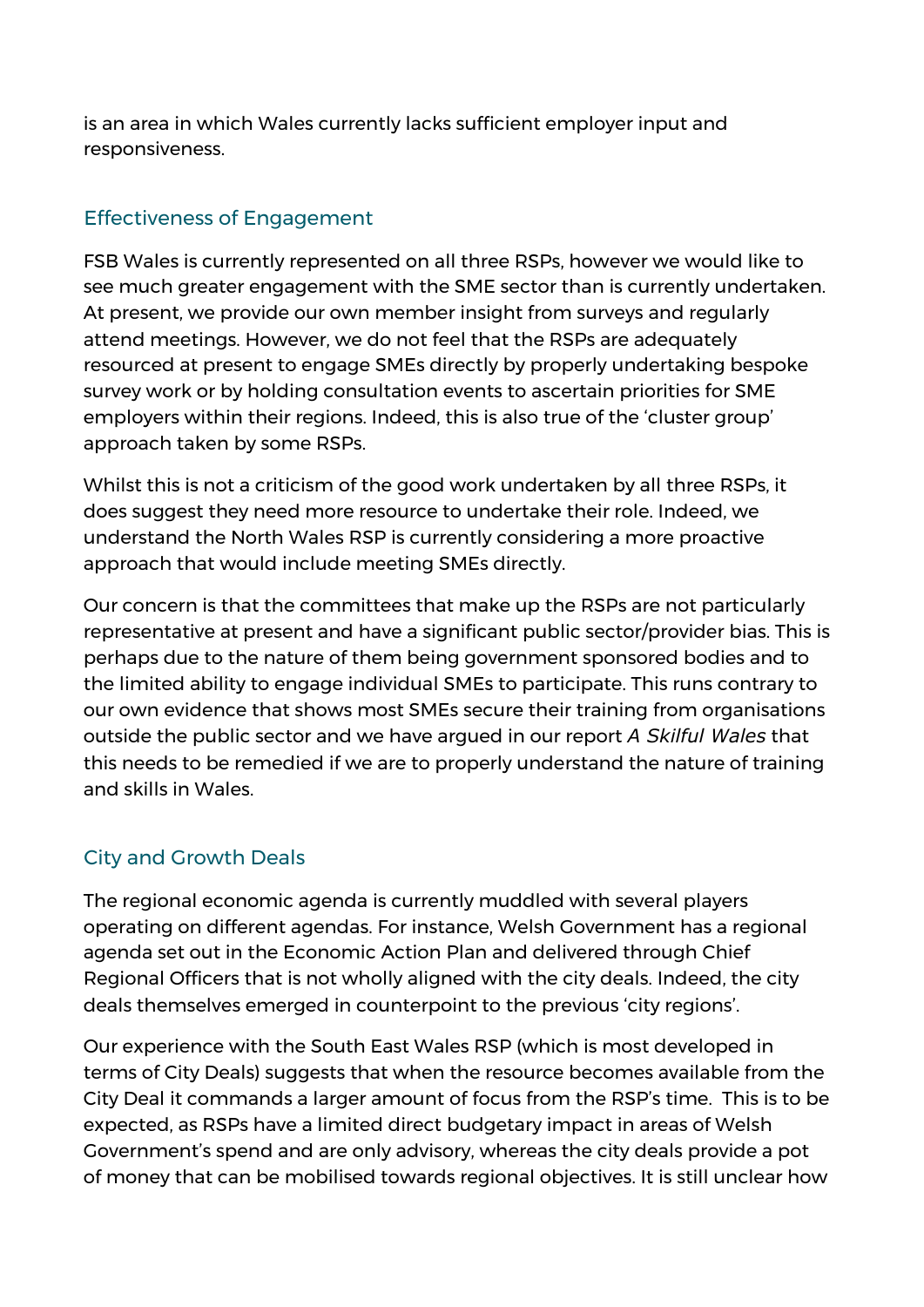all three RSPs will fit in to the wider regional approaches to economic development and at present all three areas have variable relationships with their proposed regional economic development footprints.

Going forward, a decision needs to be taken as to the level of regional working that is desirable. For instance, the Welsh Government could provide more discretion to the RSPs to directly influence budget priorities and to provide a much clearer alignment between the various regional ways of working.

#### Impact and Regional Voice

Our assessment is that the impact of RSPs to date is limited. It is clear that Welsh Government views RSPs as a key focus of the developing skills landscape in Wales, however it is not prepared to give them direct influence on budgetary proposals and is not minded to resource them adequately to deliver a genuine programme of engagement within each region.

As we have mentioned previously, our skills architecture is at a critical juncture and is under resourced. This means the content of our qualifications is going out of date quickly and in the absence of genuine SME engagement, is not being reviewed regularly enough to provide qualifications that are fit for purposes for Wales' SME sector.

RSPs are only a small part of this architecture, but are under expectations to deliver in terms of employer engagement, labour market intelligence and recommendations for spending priorities and provision. This is unrealistic and unsuitable when the RSPs are under-resourced and not able to provide the deeper analysis needed for all of these roles.

We would therefore suggest their roles be clarified in relation to the quantity and areas of provision and that Qualifications Wales be given a more prominent role (and an expedited timeframe) for the review of qualification content such as apprenticeship frameworks and other vocational qualifications, based on input from a range of SME employers in each sector.

# Suggested Actions

1. **Clarify the role of RSPs** – RSPs should be there to provide a regional analysis of skills from both a supply and demand perspective. They should use labour market intelligence and they should actively engage SMEs in